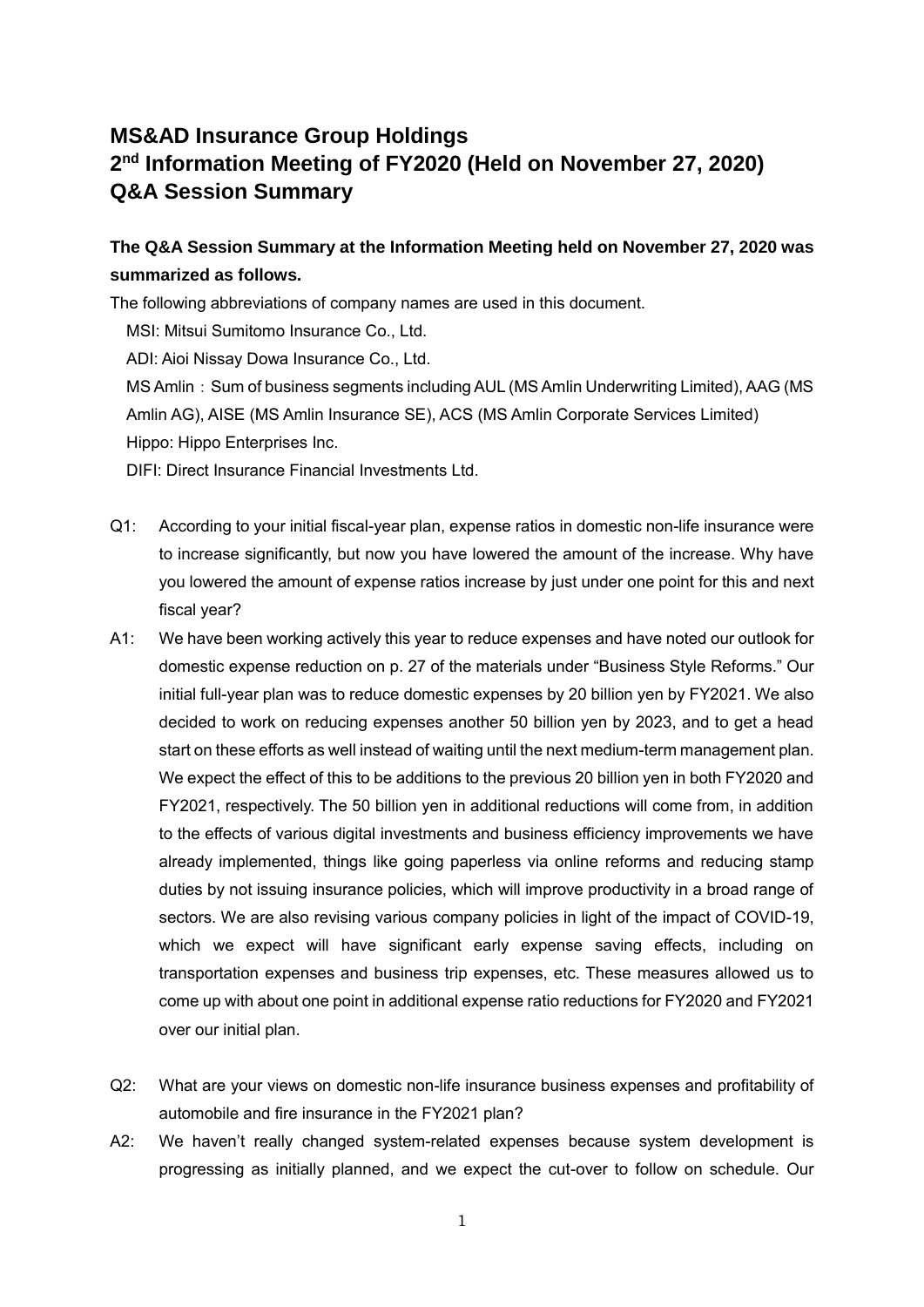expense reductions include, in addition to improved efficiency from the systems we have already developed, the cumulative effects of reexamining printing and distribution costs at a zero basis. Although at the beginning of the year we expected the top line of the domestic non-life insurance business to decrease due to the impact of COVID-19, it has slightly increased, so we expect that positive trend to continue into next fiscal year.

Automobile insurance losses decreased significantly April through May, but the degree of that decrease has since narrowed, so we are forming our next year outlook based on that trend.

Although fire insurance losses are trending up due to an increase in small-scale damages such as defacement, we do not expect losses to increase significantly. Although there is also a trend toward increases in major losses due to facility aging, etc., we have already been aware of this trend and are focusing our efforts on improving loss ratios, so we are making our plans with this effect in mind.

- SQ1: Of the losses besides those from this term's natural catastrophes in fire insurance, what do you think will happen next fiscal year to the portion that is increasing due to the impact of COVID-19?
- SA1: We anticipate the losses that have increased due to the impact of COVID-19 will mostly not occur next fiscal year.
- Q3: When do you expect fire insurance to return to profitability? Also, will the framework itself change for fire insurance premiums in Japan due to your alliance with Hippo?
- A3: We will reexamine our rate system toward raising rate levels and improving profitability in our January 2021 product revision. We also anticipate that the impact from the large-scale natural catastrophes in FY2019 will be incorporated into future revisions of the reference rate, so we expect to continue revising our products and rates. We are also steadily advancing various measures, such as disaster prevention proposals, and there is no change to our aiming for a return to profitability by the early stages of our next medium-term management plan.

Since the form of natural catastrophes and fire risk vary by country, bringing products themselves into Japan is not the goal of our alliance with Hippo. Hippo's strengths lie in its approach to resolving issues with fire risk, and we decided on the alliance so we could incorporate its knowhow with respect to data aggregation and analysis methods, etc. So, we are not going to change the framework for fire insurance premiums, and are, instead, targeting more robust services and more advanced products.

Q4: In addition to your strategic alliance with Hippo, you have published releases in rapid succession, including "Joint Research and Development of IoT Cyber Security Analysis Service with Vdoo (October 29, 2020)" and "Development of Knowledge-Sharing Database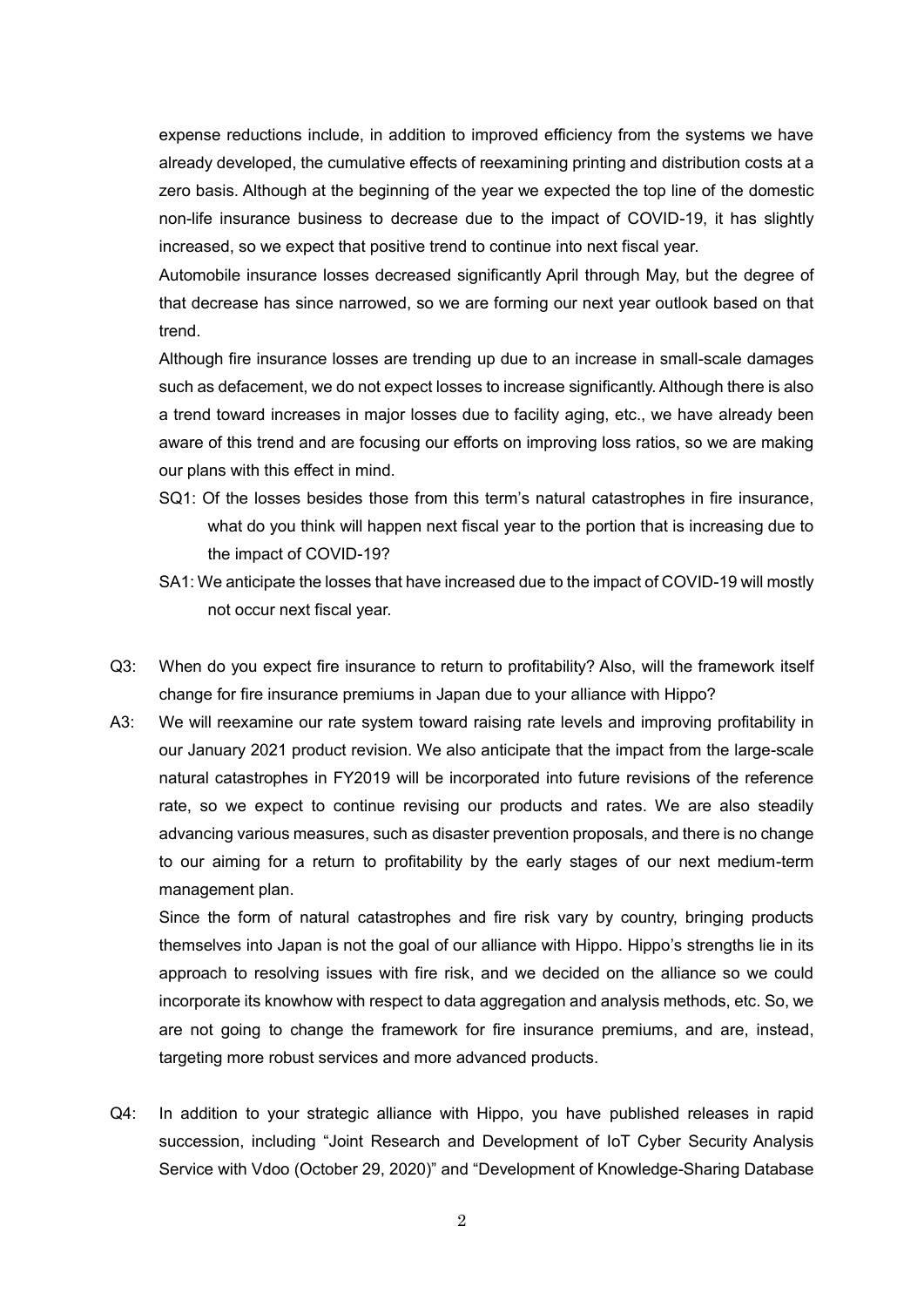across Group Companies (November 16, 2020 [published in Japanese only])." What value do you expect from these various projects? Also, which projects will exhibit the quickest effects? Additionally, how do you differentiate your programs from those of other companies in retaining talented employees?

A4: For example, through our alliances with DIFI in Israel and with Hippo, we are promoting investments in the development of services that create positive results for policy holders and insurance companies alike, that, for example, "communicate and prevent risk," that is, "prevent accidents," and "minimize the impact of accidents and reduce damages by shortening recovery time." All of these investments include both short and long-term efforts and are expected to have the effect of lowering our combined ratio. We expect product and sales reinforcement via MS1 Brain to have short-term effects, and that the development of other services will have the effect of lowering our combined ratio over four to five years. Also, as an example of our global efforts, we are strengthening over-the-counter sales through alliance with the BPI Bank in the Philippines through the use of MS1 Brain.

In order to create an environment for activating such digital investments, we believe it is important to improve the abilities not only of employees in specialized fields, but of all employees. As is disclosed on p. 21 of the materials, our Group is building a full range of programs and mechanisms for enhancing the capabilities of our employees. We believe our Group is superior in the way we use the infrastructure we invest in to improve the capabilities of our employees, which leads to good circulation.

- Q5: Which department will be a central player in promoting CSV  $\times$  DX? Also, how many DX specialists have been enrolled, who's in charge, and what are their specialties?
- A5: Corporate Planning Department plays a central roll for CSV  $\times$  DX at the holding company, and they are allying with departments in charge of digital matters at the holding company. Furthermore, all operating companies have departments for promoting DX. We have about 100 people who are directly involved in DX, such as people who are good at IT, data scientists, or people who are good at talking to partners about digital matters. Enrollees include not only employees who joined as new graduates, we've made sure to engage in activities while ensuring diversity by including people who worked as data scientists at other companies, and people who have done digital-related work, etc. As to how familiar the department heads are with DX, I have been doing insurance at this company for a long time, but, as a CDO, I have skills in leading DX units.
- Q6: You indicate on p. 19 of the materials that you are targeting 5 billion yen in annual sales at RisTech. Will those sales be in the form of insurance premiums or consulting fees?
- A6: The 5 billion yen indicates sales from data businesses and data sales. We count insurance premiums separately, and those rose to about 17 billion yen last fiscal year.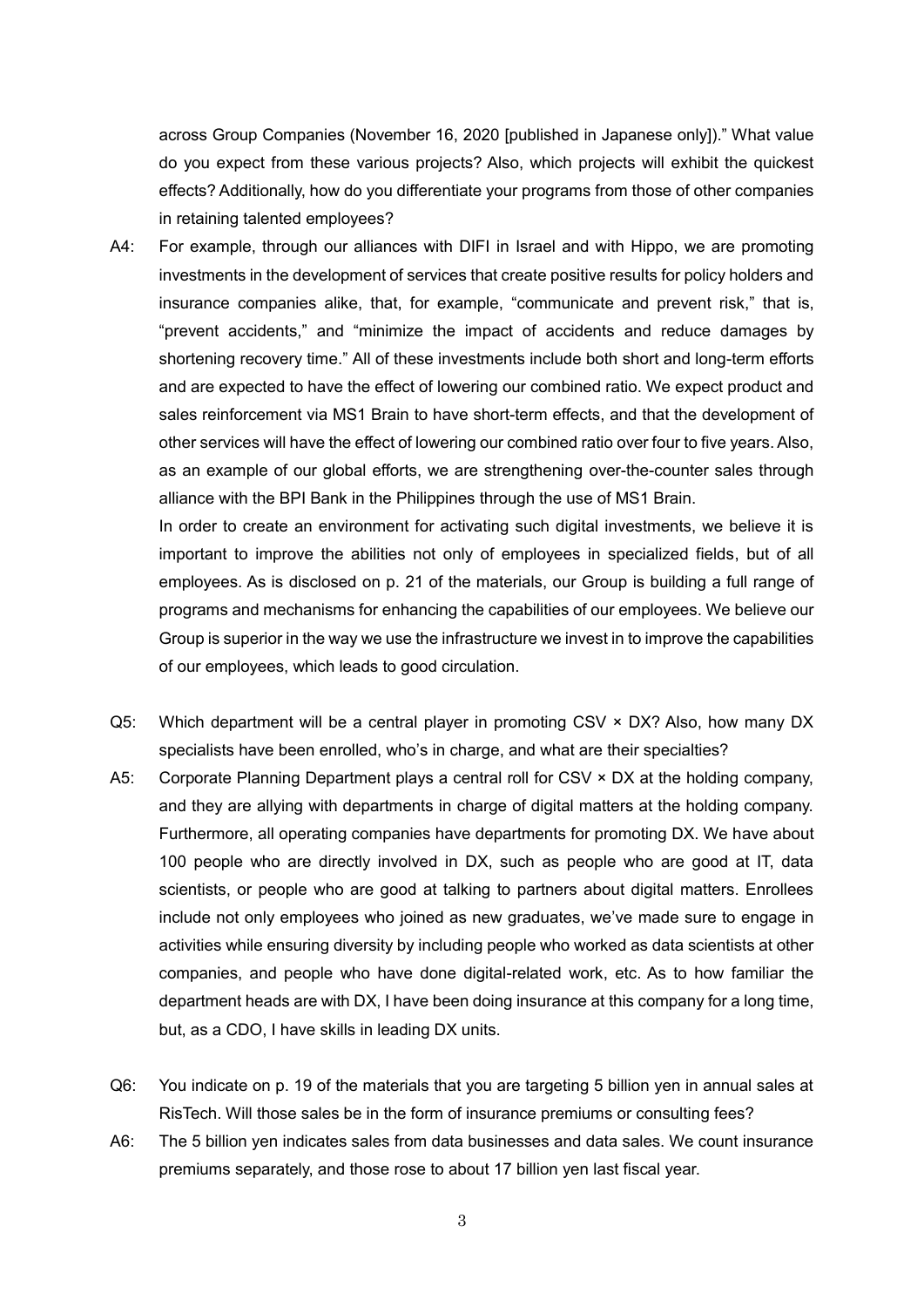- Q7: How are you considering future growth opportunities via reorganization of the international business, and what effects are you expecting it generate?
- A7: Head Office is playing a central role by assembling major overseas management teams and talented people, and promoting discussions. As to when this will generate any effects, we plan to show that in next medium-term management plan. We are currently examining our medium- to long-term strategy with our key overseas members, which will form the base of next medium-term management plan, in combination with an overall optimal perspective and each region's unique growth strategy. The specific themes include, among other things, horizontal deployment of effective reinsurance policies, asset management, and digital technology on a group basis. As shown in the figure on p. 25 of the materials, since DX use methods via AI, etc. and human assets vary by country and region, we are promoting overseas DX deployment efforts suited to each country and region. For example, London has Lloyd's, which has a lot of information including information on reinsurance. At the Group we're considering converting this information into data ahead of other companies. That would allow us to do more advanced insurance underwriting. For example in Asia, where populations are increasing, we are planning to deploy MS1 Brain from the Head Office of MSI, with the goal of increasing profits over the short term. Meanwhile, Israel is special because new technologies are being born there, and so we are thinking about investing in collecting information from the initial development stage and creating an effective mechanism for the devices and systems that the group wants to work on, and then building a hub for absorbing digital technology.
- Q8: Please tell us about your efforts to reduce profit volatility in insurance underwriting and asset management in your international business.
- A8: I can list initiatives for non-cat risks that are proving successful in MS Amlin. Although COVID-19 was a special factor this fiscal year, basically, in order to accumulate profits we are steadily improving our loss ratio in non-cat risks which have low volatility. We are also making efforts to shift to higher layers of natural disaster risk and to reduce underwriting of lower layers.

Fair value accounting, including for international life insurance, directly affects investment profit, and is thus one of the causes of increased volatility. Holding down risks we take during operations is one way we are reducing the impact of market fluctuations, another, and this is something MS Amlin is working on, is shortening durations as much as possible by combining long and short bonds. By combining long and short bonds and matching durations, we are targeting investment profits on the credit spread, thereby suppressing the effects of market fluctuations.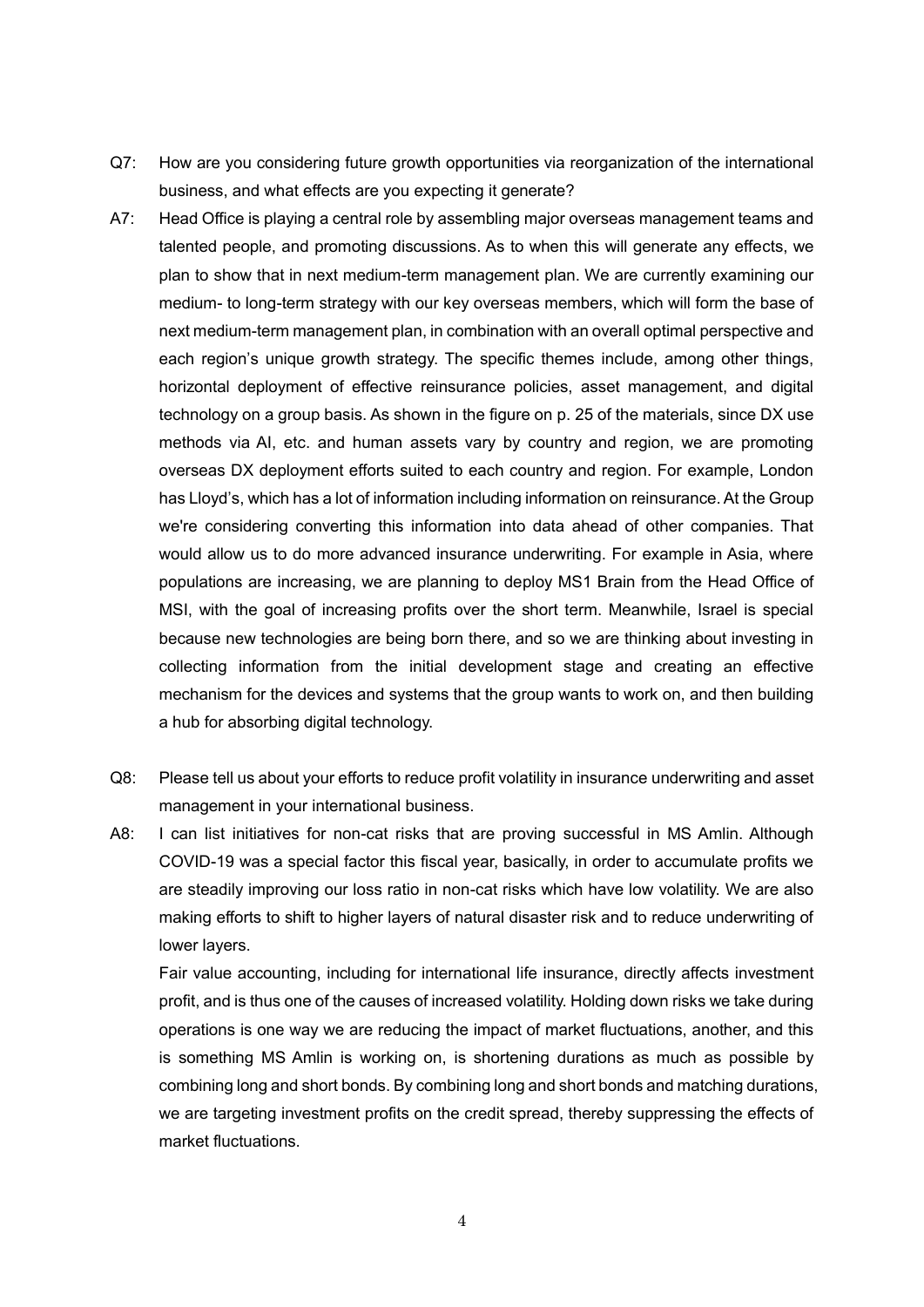- Q9: What's the impact of the hardening included in MS Amlin's full-year outlook?
- A9: Although it varies by category, for example, rates for North American natural disaster policies increased about 20% on average in June and July, and, depending on the policy, rates may increase by about 50%. Non-cat lines have been increasing annual rates for the past few years, and have thus increased rates cumulatively by about 15%. Rates increased 6% on average in the first half of this fiscal year as well, which is a larger increase than originally expected. Although it's difficult to tell how much rates will increase next fiscal year since the degree to which they will increase varies based on category, such as direct and reinsurance, risk content, and liability/property insurance, etc., we expect hardening to continue. Furthermore, the impact on profits from rate increases in this fiscal year's underwriting is expected to be around 5 billion yen.
	- SQ1: If hardening continues in the reinsurance market next year as well, does that mean that there will be an even bigger effect from rate increases at MS Amlin? The breakdown of the factors for increasing international business profits for the next fiscal year on p. 22 of the materials lists + 4 billion yen of MS Amlin profits in addition to COVID-19 loss shedding effects. Does this mean that the hardening has not been factored into the list?
	- SA1: We also expect that the increase in MS Amlin profits next year will be due to, first, hardening, and second, the effects of product lines withdrawn in this fiscal year. In addition to hardening, we have also factored in the fact that we expect the effects of the policy condition improvements we have already made.
- Q10: We understand that the idea with respect to MS Amlin is to focus on the bottom line and not pay much attention to the top line, but what are your thoughts with respect to the top line from the next medium-term management plan?
- A10: MS Amlin is making good progress in terms of profit recovery. Since we also expect market hardening to continue, we are actively taking risks and incorporating them into our plans for next year and beyond in areas where MS Amlin is strong.
	- SQ1: As you continue to realize rate increases that are equal to or larger than the market, what additional efforts, such as hiring underwriters, etc., are you considering?
	- SA1: MS Amlin group's core company which operates Lloyd's business is strengthening its underwriting by hiring Andrew Carrier, who is well-known in the market and has a proven track record, as its new Chief Underwriting Officer. It has also hired Yohan Slabbert, a well-known person in the market with a background as the CEO of a major syndicate, as its new CEO, and is planning a growth strategy with these two leading the way. Although MS Amlin is realizing rate increases at market levels, I will provide supplementary information showing that MS Amlin is boldly reviewing lines that have been unprofitable so far and that are thus having a negative effect on overall top line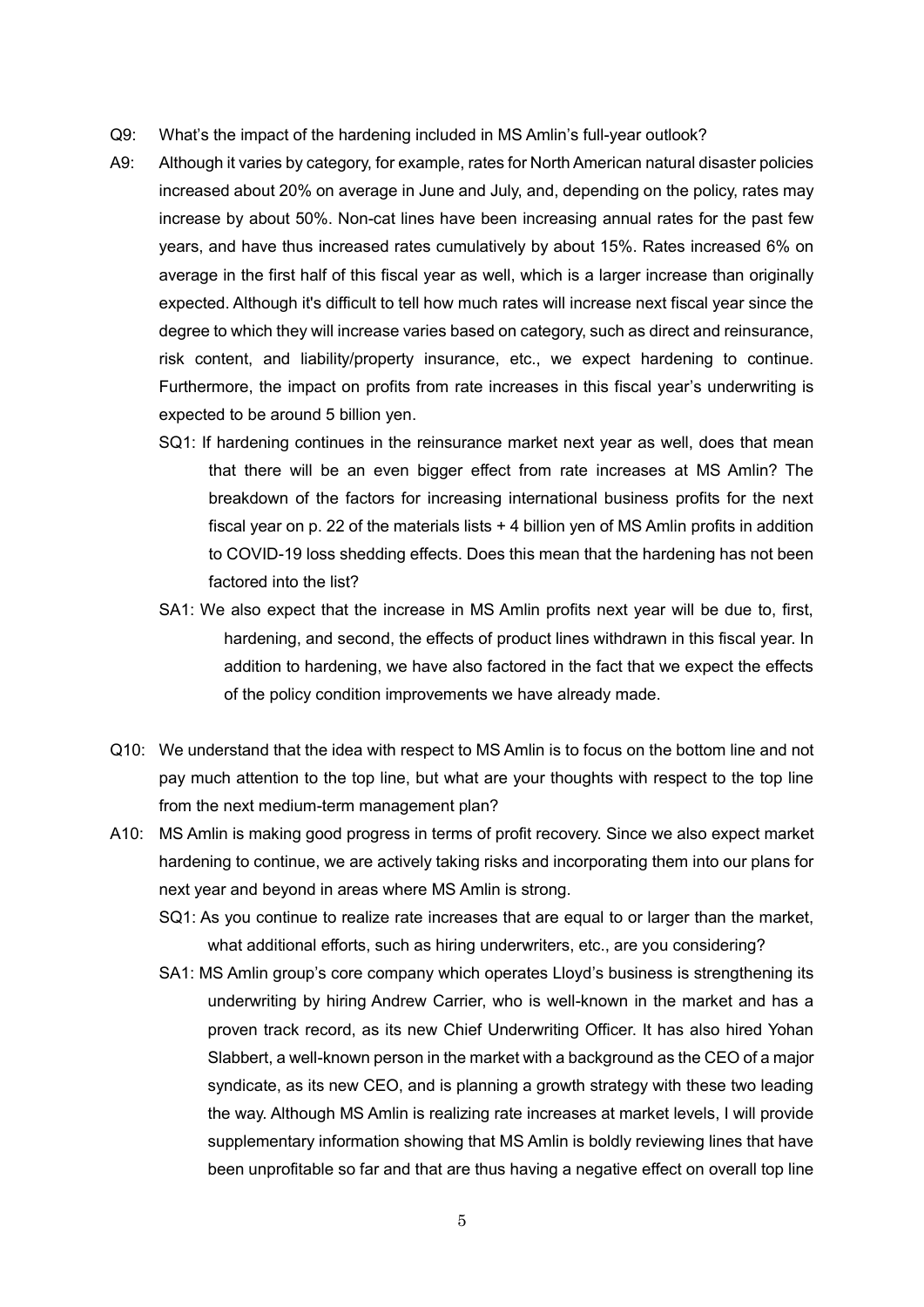growth rates.

- Q11: You list about 120 billion yen as your profit target for the international business in your next medium-term plan. Does that mean you're expecting some future acceleration in Asia, the Americas, and Europe in addition to MS Amlin? Also, while we think that MS Amlin is the reason for of your RoR, we don't think you can say it has achieved adequate results overseas. You say you will continue expanding the international business, but is it possible you will make efforts to, for example, be selective and focused, and, if so, what would the criteria be?
- A11: We believe that the international business, besides MS Amlin, will see even more accelerated growth in the future. Economies are growing in all countries and regions, especially in Asia. For example, ASEAN has a very young population of 650 million with an average age of 29. India is also a very young country with a population of 1.3 billion people with an average age of just 25. There is no doubt that the middle classes in these regions will grow and that their markets for insurance will expand. Furthermore, they are very familiar with digital technology, and we have already planted seeds there that are achieving results, including the largest e-commerce website in Indonesia, and sales of overseas traveler's personal accident insurance on the largest domestic online travel agency in Thailand. We can deploy these efforts horizontally, and we are also implementing country and regionspecific digital gimmicks that we expect will grow bigger going forward. If we increase these kinds of low-risk businesses and they grow, we believe they will have a positive impact on RoR as well.

We are always studying being selective and focused, including small bases of operation, from the perspective of finding ways to more efficiently enhance earning power. That extension may mean quitting businesses themselves, but please understand that studies are never premised on selling.

- SQ1: There are examples of large companies in Europe and the US focusing on specialization and narrowing their business areas and regions. We think this is due to a judgment that they aren't meeting the cost of capital. Do you think such an idea could occur at your company in the future?
- SA1: In order to increase our corporate value, we believe we have to think about what strategy is best while keeping in mind the perspective you have pointed out.
- Q12: If there are prospects of improving profitability at MS Amlin you're currently working on, will you consider large-scale M&A in developed countries like the US next? Also, in terms of timing, will that be an option in the current medium-term plan or in the next one?
- A12: We are always looking at overseas M&A opportunities. The US, which is the world's largest market and is growing, is one target we've been investigating for some time. While we are